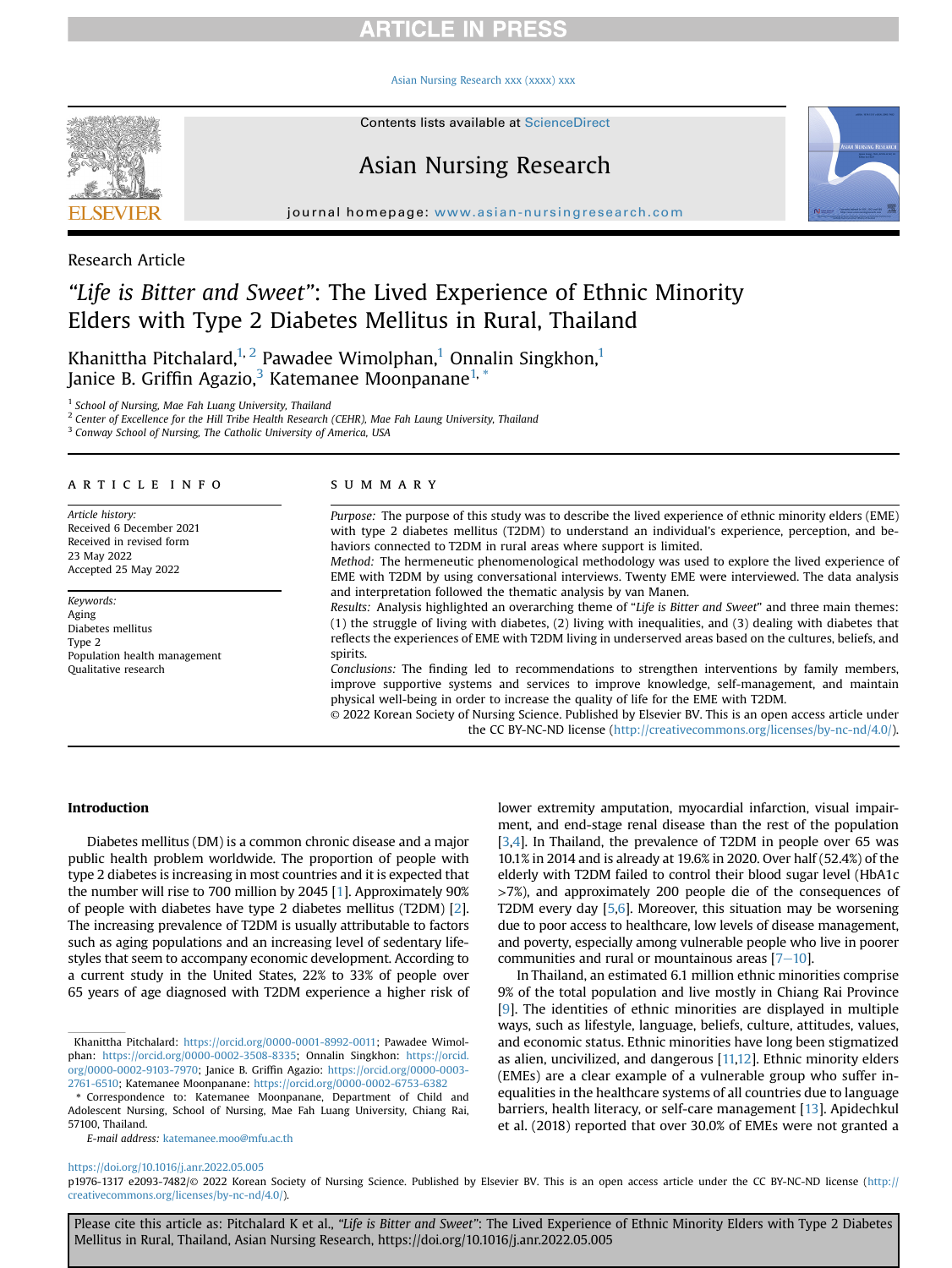2 K. Pitchalard et al. / Asian Nursing Research xxx (xxxx) xxx

Thai identification (ID) card, which is used to access public services, including free medical services [\[14](#page-5-11)[,15\]](#page-5-12).

Most of the previous studies focused on the prevalence or incidence of T2DM, factors related to hospitalization, and other comorbidities in the elderly. These studies were used to amplify treatment regimens but did not provide a deep understanding of their experiences  $[11,14-18]$  $[11,14-18]$  $[11,14-18]$  $[11,14-18]$ . To date, there is little available information with respect to the EME with T2DM. There is a need to gain a deeper understanding of their perspectives and about their understanding and management of their disease in rural and underserved areas [[19](#page-5-13)]. The purpose of this study is to describe the lived experience of EME with T2DM and to understand individual experiences, perceptions, and behaviors related to T2DM in rural areas.

### Methods

### Study design

For this study,Max vanManen'shermeneutic approachwaschosen as a methodology that offers researchers a way to explore and understand the complexity of a phenomenon or interest by empatheticallycapturing and transmitting thesense and feelingofliving through different experiences. Van Manen's approach, which is explicitly hermeneutic, recognizes the role of the researcher as an interpreter and even as an inventor of meaning and provides researchers with space to identify and understand various perspectives on human experiences. The use of hermeneutics phenomenology enables the exploration of participants' voices, feelings, emotions, attitudes, and nuances of EME when living with T2DM in rural areas [[20\]](#page-5-14).

Van Manen's approach goal is to attempt to describe a lived experience in a way that retains and communicates the essential meaning of that experience [[20](#page-5-14)]. Van Manen's approach offers a strong philosophical concept grounded and built upon the works of early phenomenological philosophers. This approach is appropriate for this study as little is known about the investigated phenomena, and relevant information in the current literature is scarce [[21,](#page-5-15)[22](#page-5-16)]. Van Manen portrays the methodical composition of phenomenology as a dynamic interplay among six research activities: (1) identifying the phenomenon of interest; (2) exploring evidence as it is lived and not as it is preconceived; (3) reflecting on themes; (4) writing and rewriting; (5) maintaining a strong and oriented relationship with the phenomenon; (6) considering the parts as a whole of the phenomenon in question [\[20](#page-5-14)]. Following this methodology, the transcripts and textual data of the participants' stories were examined, and the spoken accounts of their experiences were interpreted to discover what was telling, meaningful, and thematic. From the participants' life stories, a rich textual description was produced and interpreted for meaning. The aim of phenomenology is to transform lived experience into a written format in a way that challenges normative assumptions, making the text a reflective appropriation of something meaningful and offering a crucial paradigm, solutions, and relevance to nursing as a research methodology [\[23\]](#page-5-17).

### Setting and sample

Twenty EMEs with T2DM who met the inclusion criteria were invited to participate in the study by a nurse at a subdistrict health promotion hospital (SDHPH) during their monthly medical appointment. Participants were recruited from two disadvantaged villages in the Mae Chan district and were approximately 60 km, or about 2 hours away, from the provincial capital. The following criteria were used to recruit participants into the study: 60 years of age or older, able to speak the Thai language, and diagnosed with T2DM over a 5-year period with no cognitive disorders, as indicated by a Mini-Mental Status Examination (MMSE) below 24.

#### Data collection

Descriptions of EME with T2DM were obtained through indepth interviews and open-ended questions. Interviews took place from September 2019 to January 2020 and were conducted in Thai. They were held in locations preferred by each EME, including their home, an SDHPH meeting room, and community centers. These meetings were conducted face-to-face, and the questions asked were based on the study objectives.

The researchers on this project worked at a university and came from various backgrounds. Two held doctorates in nursing and were qualitative experts, two were advanced nurse practitioners in chronic care elderly, and one was a community nurse professional with extensive experience with the ethnic minority population in these areas and qualitative method expertize. The primary investigator set up a three-day research workshop for team members to mentor and train junior qualitative researchers in critical and reflexive engagement with the data and other team members, such as trained research assistants, in overcoming language problems during interviews.

During the first meeting, the researchers established a rapport with the participants by introducing the research members, asking the participants questions, and giving them information about the study objectives. This step was important as it allowed the participants to feel comfortable, thereby encouraging them to provide more detailed information. The interviews were carried out by KP and KM, who were qualitative experts with 10 years of experience, and initiated with a broad, open-ended question that prompted the participants to talk freely about their experiences of living with T2DM in rural areas. Typical questions were: (1) "What do you know about T2DM? What was it like when you were diagnosed with T2DM?" (2) "Can you describe a typical daily activity in your life?" and (3) "What kind of support do you have when experiencing T2DM?"

Narrative data collection can provide access to ethnic elders' experiences of facing inequity in healthcare services by listening to their voices and understanding their circumstances [\[20\]](#page-5-14). It may also add to a continuing care model, instead of focusing on pathology and disease. As participants narrated their stories, the researchers prompted them to explain their particular situations with probing questions, such as, "Could you please tell me a bit more about that?" or "What did you think or feel about it?" For two participants who could not speak Thai fluently, trained research assistants who were fluent in Thai and could speak the same languages as the participants helped explain and clarify particular questions. All interviews lasted between 55 and 90 minutes, were audiorecorded, and were subsequently transcribed with the participants' permission. In addition, the participants' diabetes personal health booklets were reviewed after the interviews to gather treatment history and blood sugar level.

Most participants were interviewed once at the appropriate places, and the interviewing continued until we deemed data saturation to have been reached. For three participants, more than one interview was carried out to help the researcher probe exactly what was most important by returning to ask participants to validate their responses to certain questions. No more participants were recruited after 20 interviews as, at this point, no new data, themes, or ideas emerged from the interviews, and a good phenomenological gestalt was reached. All taped interviews were transcribed and checked for errors by a bilingual research assistant as well as the primary investigator before being returned to the participants for confirmation and/or corrections. Coding trees of the main findings were developed, key findings were extracted, and data saturation was discussed among the researchers.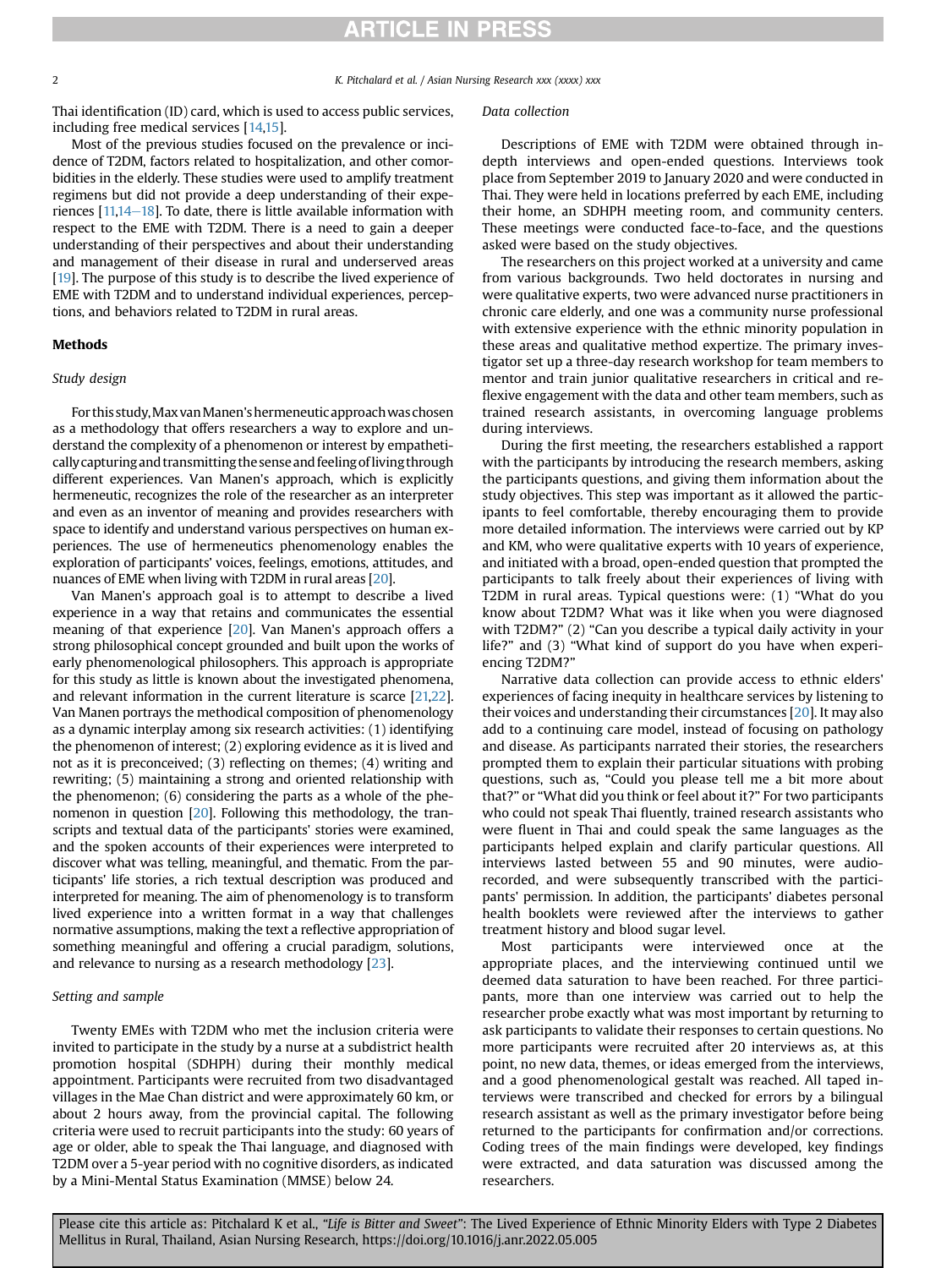K. Pitchalard et al. / Asian Nursing Research xxx (xxxx) xxx 3

### Data analysis

In this study, the data analysis and interpretation followed the thematic analysis by van Manen. Initially, the interview texts were transcribed and then reviewed by the research team several times to gather a general understanding. Next, the main concept of the texts was written up in two to three paragraphs (a holistic approach), which helped the researcher immerse in the data, and think more deeply about the phenomenon. In this approach, we used the NVivo software package to organize the data. Each interview text was read, re-read, reflected transcription, and moved back and forth between the elements of the text and the whole text to reveal the essence and meaning of the phenomenon.

Van Manen suggests that using a team approach can strengthen the identification of themes by enabling the research to see beyond the text and interpret meaning [\[20\]](#page-5-14). Next, the research team members exchanged views and discussed the preliminary themes. The agreement was reached between researchers by moving ideas around and re-visiting the original interpretation until the resulting contents and themes were aggregated in the best possible way. Each theme was supported by direct quotations from the participants and captured the lived experience of EME with T2DM in rural areas.

#### Trustworthiness

The trustworthiness of the study was enhanced by several strategies establishing credibility, prolonged engagement with participants, non-participant observation, member checking, and establishing an audit trail. Prolonged engagements ensured constant interaction with put on hold the prior knowledge about the phenomenon of interest and abandoning ideas that were not supported by the data. We read the transcripts multiple times and compared the coding systems results, which led to the emergence of themes and subthemes as a measure of ensuring the trustworthiness of the data. In the course of writing the manuscript, the emergent themes were compared with the transcripts individually and as a whole. Sharing research findings with five participants, three were Thai speakers and two were not fluent in Thai, to conduct a member check in order to confirm its accuracy and enhance the trustworthiness of the research. These include reflecting on what participants narrated, discussed as well as issues they did not narrate or discuss in the interviews. Finding from the observation notes were used to validate the in-depth interview along with a discussion of each other's interpretations which helped to identify implicit biases toward the data. Finally, contextual information about the research findings was described in as much detail as possible so that readers could assess whether or not the findings were transferable. [\[24\]](#page-5-18).

### Ethics approval and consent to participate

All research protocols were performed in accordance with relevant guidelines and regulations. All instruments and methods were approved by the Committee (CRPPH No. 6/2562). The participants who met the inclusion criteria were informed about the purposes, risks, confidentiality, and benefits before they voluntarily decided to participate. Informed consent was obtained on a voluntary basis. Those who could not write were asked to provide a fingerprint representing informed consent on a voluntary basis.

### Results

Twenty EMEs with T2DM participated in the study (17 females and three males) consisting of nine Lahu, six Lisu, three Mien, and two Akha living with T2DM for an average of 10.40 years. The ages

of the participants varied (ranging from 63 to 92 years old), and none of the participants had attended school. The participants' characteristics are provided in [Table 1.](#page-2-0)

### "Life is Bitter and Sweet"

The analysis of participant narratives revealed the overarching theme, life is bitter and sweet, and captured the meaning of the lived experience of the EME living with T2DM in rural areas. There were three main subthemes. The first, the struggle of living with diabetes, reveals the mixed emotions of illiterate ethnic elders diagnosed with T2DM. The second, living with inequalities, illustrates the suffering of participants who tried to access healthcare services and faced discrimination regardless of ethnicity. The third subtheme, dealing with diabetes, highlighted the importance of disease management by using traditional medicine and facilitating support from family members and the community. These three subthemes were not disparate but intertwined; the researchers interpreted them as weaving together a phenomenological interpretation of the experience of living as an EME with T2DM in rural areas.

#### The struggle of living with diabetes

According to the participants' narratives, their understanding of T2DM depended on their level of literacy. When participants diagnosed with T2DM were considered illiterate, most considered themselves a burden on the family because they could not care for themselves. Most felt overwhelmed trying to do the right thing without a proper understanding of what they were supposed to do.

#### Illiterate elders

All the participants in this study had no formal education, which affected their ability to understand the nature of the disease, seek information, and manage their disease. Some participants

<span id="page-2-0"></span>**Table 1** Detail of Participants' Characteristics ( $N = 20$ ).

| Characteristics                                    | $N (= 20)$     | %        |
|----------------------------------------------------|----------------|----------|
| Gender                                             |                |          |
| Men (mean age = 74.33 years, S.D. = $+15.50$ )     | 3              | 15.0     |
| Women (mean age = $68.05$ years, S.D. = $+4.93$ )  | 17             | 85.0     |
| <b>Marital status</b>                              |                |          |
| Married                                            | 16             | 80.0     |
| Separated                                          | 2              | 10.0     |
| Widowed                                            | $\overline{2}$ | 10.0     |
| <b>Education</b>                                   |                |          |
| No formal education                                | 20             | 100      |
| Ethnicity                                          |                |          |
| Lahu                                               | 9              | 45.0     |
| Lisu                                               | 6              | 30.0     |
| Mien                                               | 3              | 15.0     |
| Akha                                               | $\overline{2}$ | 10.0     |
| <b>Number of living with T2DM</b>                  |                |          |
| 5-10 years                                         | 9              | 45.0     |
| $>10$ years                                        | 11             | 55.0     |
| $(\text{mean} = 10.40 \text{ years}, S.D. + 4.28)$ |                |          |
| Blood sugar level within 3 months (mg%)            |                |          |
| $<110$ (mean = 100.67 mg%, S.D. = +3.32)           | 6              | 30.0     |
| 111-125 (mean = 120.67 mg%, S.D. = $+4.17$ )       | 6              | 30.0     |
| $>125$ (mean = 146.75 mg%, S.D. = +20.47)          | 8              | 40.0     |
| *data from a diabetes personal health booklet      |                |          |
| Body mass index $(Kg/m2)$                          |                |          |
| < 18.50                                            |                | $\Omega$ |
| 18.50-22.99 (mean = 22.22 kg/m2, S.D. = $+0.11$ )  | 2              | 10.0     |
| 23.00-24.99 (mean = 23.94 kg/m2, S.D. = $+0.49$ )  | 6              | 30.0     |
| $>$ 25.00 (mean = 27.18 kg/m2, S.D. = +1.93)       | 12             | 60.0     |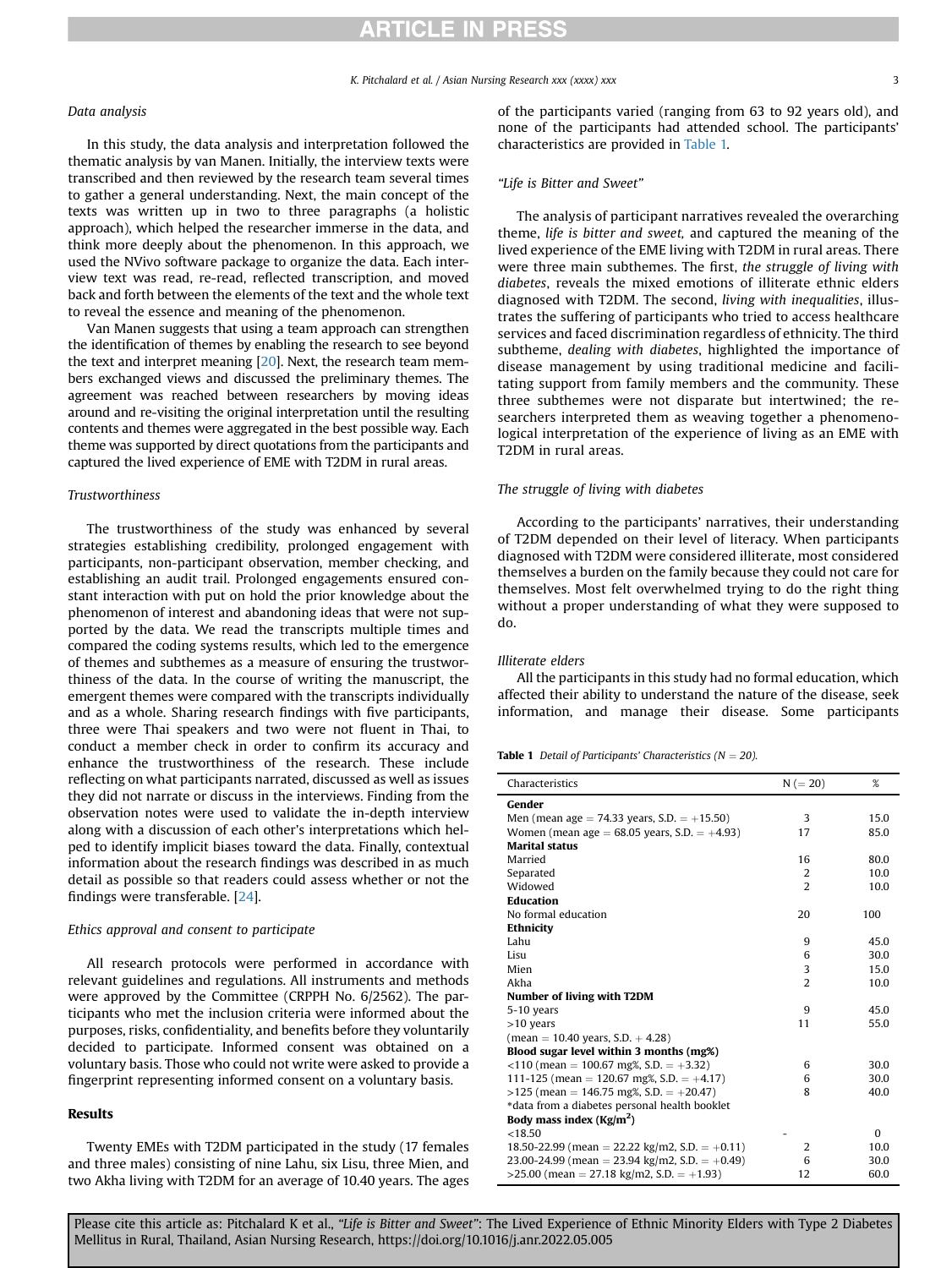perceived that diabetes was not a serious disease because there was a high number of diabetes patients in the community. They did not realize that risk factors such as hypertension, obesity, and low physical activity were linked to diabetes.

It was too bad … that we could not understand what was in the diabetes handbook …. I never attended school … so the people my age could not read or write, and some people cannot even speak Thai. I knew I had diabetes when a nurse told me that I had very high blood sugar and that it could lead to brain coma or damage to my feet. Then she gave me a handbook, which was useless. (PF10)

I can speak Thai, but sometimes I could not continue the conversation because I cannot understand, especially the medical terms in Thai, and no one could speak my language … most of the time, so I just said yes, no, and, okay. (PF3)

## Emotional difficulties

The experience of illiteracy created other problems for the EME when experiencing a disease as profound as T2DM. The problems began when the participants were unable to gain a clear understanding of the trajectory of their disease, the treatment plan, and self-management. This caused them to feel as if they had lost their previously normal lives. Many participants also described feeling frustrated, confused, overwhelmed in response to recommendations, and cognitively paralyzed, all of which caused chaos in the lives of EME with T2DM who live in rural areas.

I cannot follow the guidelines. I cook what I have, and I decided just live with DM …. Everything is hard … visiting the hospital back and forth … not my life. (PF11)

The nurse said I have to exercise regularly, but I hardly do… because I work in the fields-it is better than exercise  $\ldots$ . But my sugar level remains high …. It means exercise did not help me, and I don't think it is a problem since I can work every day (PF2).

### Living with Inequalities

It was evident from participants' narratives that their complex living situations compounded the difficulties they experienced with T2DM in rural areas. Inequalities associated with health insecurity, geographic distances, lack of healthcare providers and disease expertize, and poor housing conditions created barriers to accessing better healthcare services. Another difficulty was that the participants sensed that healthcare providers were condescending or unwilling to listen, which created mistrust, active social avoidance, and degradation in the quality of their lives.

### Living in isolated areas

The participants discussed a series of inequities that they experienced as minority people. Living with T2DM in a rural area means accepting that death is possible and that the risk of complications remains present, regardless of disease management. Some participants mentioned that there were no diabetes specialists to care for EME with T2DM in rural areas. Their narratives revealed a sense of despair in having T2DM while living on top of a mountain. Some participants related their stories as follows:

There are only nurses and health officers … no more doctor …. If you have serious symptoms, you have to visit the doctor in the hospital in the city … too far and I do not have money. (PF9)

I spent 300 baht (\$10) to travel to the hospital when I was receiving a subsistence allowance of 600 baht (\$20) monthly …. This is half of my income …. And when I reached the hospital, I waited for 3-4 hours but talked with the doctor for only 10 minutes, and then I went back to my place. It was very hard for my children, who said that they were waiting for me for a long time. (PF3)

### Experiencing discrimination toward ethnic minority populations

Participants perceived alienation and differences in how they were regarded in comparison to majority populations when visiting the hospital. These differences led them to feel left out, which affected their conversations, the transfer of information, and adherence to the treatment plan. Some participants indicated feeling frightened and intimidated when outside their community, which affected their communication. They stated that the healthcare providers were also not proactive in providing assistance and had not adapted to ethnic minority populations.

The problem I had with the healthcare professionals was that they did not pay much attention to me. I could feel it …. Perhaps they don't understand what I am saying, or maybe I am too rural, or maybe both …. I am different from them. (PF4)

Because we are a minority, we are very intimidated in the urban community, so I don't want to visit it …. It's so painful when I speak to them in my language .... I will be seen as an alien and recognized as a minority. (PF18)

### Dealing with diabetes

Regardless of the EMEs' age, family caregivers are important for helping them manage their disease by, for example, preparing food and medication, observing the signs and symptoms of complications, and encouraging them to use herbs based on the cultures, beliefs, and spirits. Many participants stated emphatically that support from the community, especially village health volunteers (VHVs)-that is, lay workers who took a basic health training course developed by healthcare providers—benefitted the ethnic minority population.

### Using tribal medicines and home remedies

The EME with T2DM claimed that following professional healthcare guidance was difficult. Instead of depending on modern medicine, many participants preferred to use their cultural practices and manage disease by themselves without adverse complications, giving them a sense of freedom. Moreover, most participants said that they believed in ancestral spirits that live alongside them in their homes. For them, the home serves as the most powerful place for expelling bad spirits and diseases.

Like other people, no matter what race we are. I know modern medicine is the best … drugs are important for diabetes patients. But for me, I used herbs, such as lady's finger tea or chrysanthemum tea, to reduce my sugar level. My parents suggested it and I was okay with that (PF15).

My wife said diabetes is a chronic illness and cannot be cured. I tried to use other methods, such as ingesting bitter leaf or getting a gua sa massage, eating black chicken soup or offering sacrifices to the ancestors. It really helps me to control my sugar no need to see a doctor and no more medicines (PF9).

### Support from family members and the community

The EME with T2DM recognized that family caregivers are the mainstay of their physical and emotional support when enduring difficulties and trying to manage diabetes. They also believed that they would have a better life when living with their family,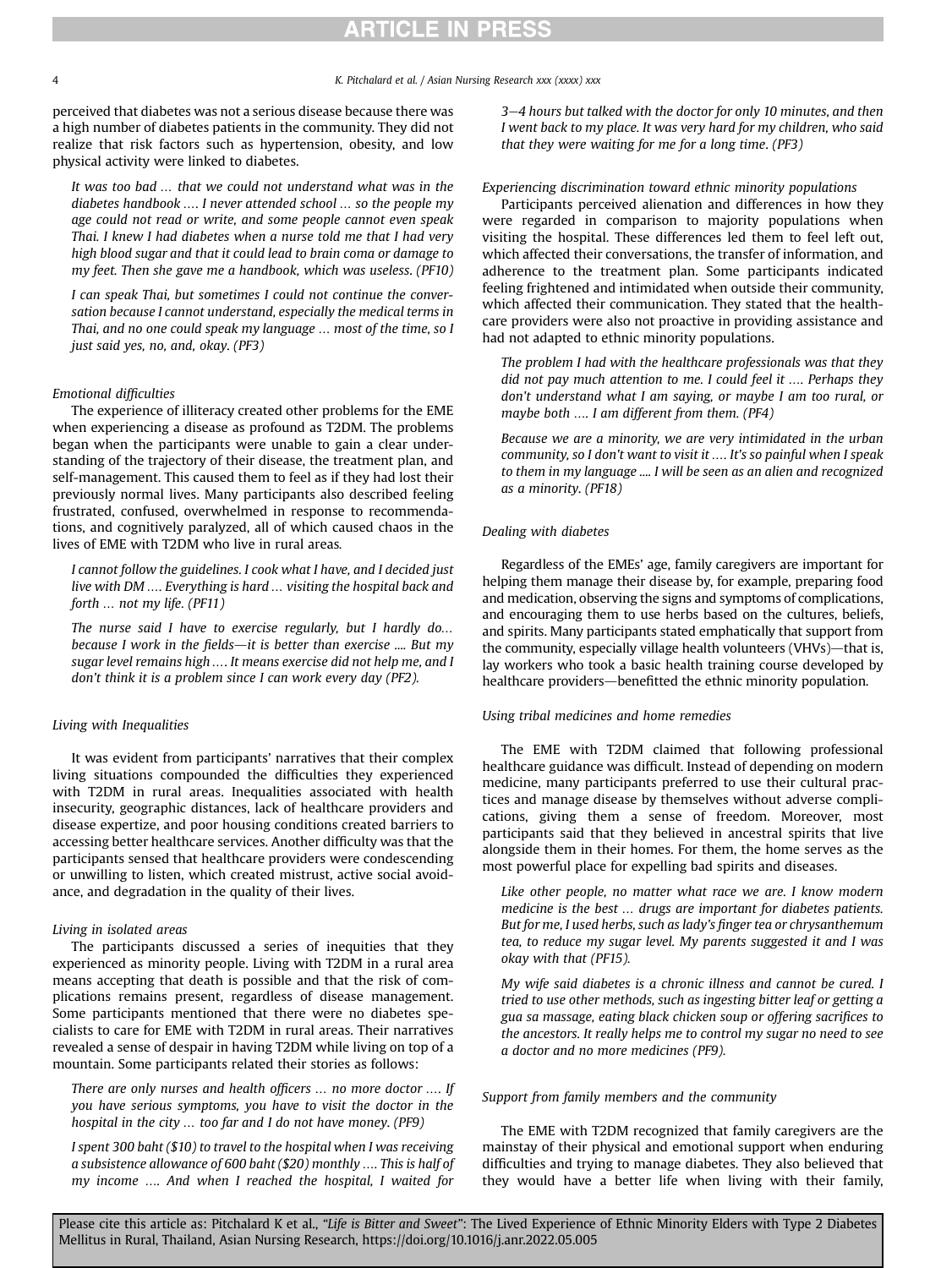described as "sweet blood family." The EME with T2DM were also generally satisfied with the support they received from VHVs, who were willing to help elders living in remote areas.

The VHVs visit me every month to check my blood sugar, follow-up on my health conditions, and we speak in the same language. It really helps to prevent complications. By the way, I say thank you to VHVs for the services provided (PF6).

Even though my son, my daughters, and I live in different places, when I need help, they come to see me immediately. It is not only a tribal cultural mandate to care for their parents, but I know that they are willing to do everything for me, such as bringing me to the hospital and giving me money. I am always happy to have my entire family together again. Even the VHVs called us sweet blood family (PF19).

My daughter-in-law prepared food for me. She is a VHV, and she knows about diabetes, so she cooks food for me separately from the others, and sometimes she has brought me to the hospital too. She said she was taught to care for her husband's family like her family or better. I feel it really warms my heart (PF18).

### Discussion

This study aimed to understand the lived experiences of EME with T2DM. The results reflect van Manen's four lifeworld existentials-lived space, lived body, lived time, and lived other-and offer an understanding of EME living with T2DM in rural Thailand. In this study, the participants indicated that home was a fundamental space for managing their disease and providing a sense of security and spirituality, which relates to van Manen's concept of lived space [[20\]](#page-5-14). The EME with T2DM expressed that home was not only a familiar environment but also a safe place to use complementary herbal medicines as home remedies, such as a bitter leaf, lady's finger, and chrysanthemum, to reduce sugar levels. Similar to this study, other research conducted in low-resource countries, such as Sri Lanka and Nepal, has demonstrated that patients with diabetes in rural communities were willing to take herbal medicine at home, mainly due to availability and easy accessibility [[25\]](#page-5-19). Therefore, nurse practitioners or clinicians should not underestimate the role of complementary medicines or herbs in diabetes care as evidence suggests that they are commonly used in many low-to-middle-income countries. However, when discussing the location in other ethnic minority contexts, 12 participants in this study mentioned that they did not receive appropriate care because they lived in rural areas that lacked resources, as has been shown in other studies [[26,](#page-5-20)[27\]](#page-5-21).

Another significant finding from this study concerns participants' low resources and limited understanding of T2DM, which were related to disease complications. In this study, participants also expressed feelings about their disease trajectory as well as selfcare abilities. This relates to van Manen's concept of the lived body [\[20\]](#page-5-14). Understanding the lived body existential provided the participants with insight into their disease when living with T2DM in rural areas. In this study, most participants considered themselves illiterate, underserved, and different from the general Thai population. This vulnerable condition increases the risk of diabetes complications and mortality rates while decreasing quality of life and emotional well-being. These findings support the arguments of Adhikari et al. (2021) and Omodara et al. (2021) on barriers to and factors limiting healthcare services for diabetes management among elderly ethnic populations in the United Kingdom and Nepal [\[28,](#page-5-22)[29](#page-5-23)]. The findings also clearly illustrate the need to develop inclusive knowledge and culturally appropriate information to improve how self-care behaviors are communicated by healthcare providers and the participants' families.

In the current study, the participants reported that having T2DM affected them throughout their lifespan, beginning with their diagnosis and continuing through the trajectory of their disease [\[30,](#page-5-24)[31\]](#page-6-0). This relates to van Manen's concept of lived time [\[20\]](#page-5-14). Routine activities for managing and controlling T2DM are required, and some participants reported that when they experienced high blood sugar levels, their children had to leave their jobs to take care of them and watch over them for complications at home or in hospital. As the literature shows, diabetes is a chronic disease, and patients may experience difficulty managing their disease as a lifelong journey and require long-term services appropriate for ethnic minority cultures and practices from healthcare providers [\[32,](#page-6-1)[33](#page-6-2)].

In the interviews, the participants spoke about the strong support they received from their family members, which relates to van Manen's concept of lived other [[20](#page-5-14)]. Family members can generate a positive environment for EME with T2DM by providing information as well as physical and emotional support. Losing abilities or being ill led participants to initially react with anxiety, fear, and frustration. However, previous studies have reported that support from spouses, children, and other family members is critical in allowing them to develop a sense of security, empathetic understanding, and compassion  $[34-36]$  $[34-36]$  $[34-36]$  $[34-36]$ . Although the participants mentioned language barriers, healthcare shortages, and experiences with discrimination, they also valued and were satisfied with help from VHVs in bridging communication gaps and sharing information directly with the participants and families using a specific language. This strategy is related to the lifeworld existential that van Manen terms the lived relationship [[20](#page-5-14)].

The findings from this study have multiple implications for healthcare professionals who provide direct physical care and psychological support for EME with T2DM in remote areas. A regular home visit program by culturally competent and linguistically appropriate visitors should be provided to care for EME with T2DM at the village level [\[32\]](#page-6-1). This could help control their blood sugar levels, reduce the risk of complications, and reduce the cost of transportation. A future study on the level of support, as well as the development of family-based intervention programs, for EME with T2DM in rural areas would also be beneficial [[37\]](#page-6-4).

### **Limitations**

The study findings must be considered within the context of ethnic elder minority interpretation when having T2DM. There is the potential for bias in the study findings since most of the participants were women and had no education, which may affect their experiences living with diabetes. Two participants could not speak Thai fluently, important details may not have been captured which might affect the amount and accuracy of the information obtained. Few questions were also translated from local languages into Thai, opening the possibility of translation discrepancies and loss of language-specific nuances. Another limitation was that many of the participants were interviewed for approximately an hour, and it could be argued that this limited amount of time may be an inadequate reflection of a whole lifetime of living with T2DM in rural areas.

### Conclusion

This study is a comprehensive examination of the experiences of EME with T2DM in rural and underserved areas of Thailand. A phenomenological inquiry developed by van Manen [\[20\]](#page-5-14) was used to explore the essence of the phenomenon and gain an understanding of the lifeworld of the elderly with T2DM in an ethnic minority context. "Life is Bitter and Sweet" emerged, which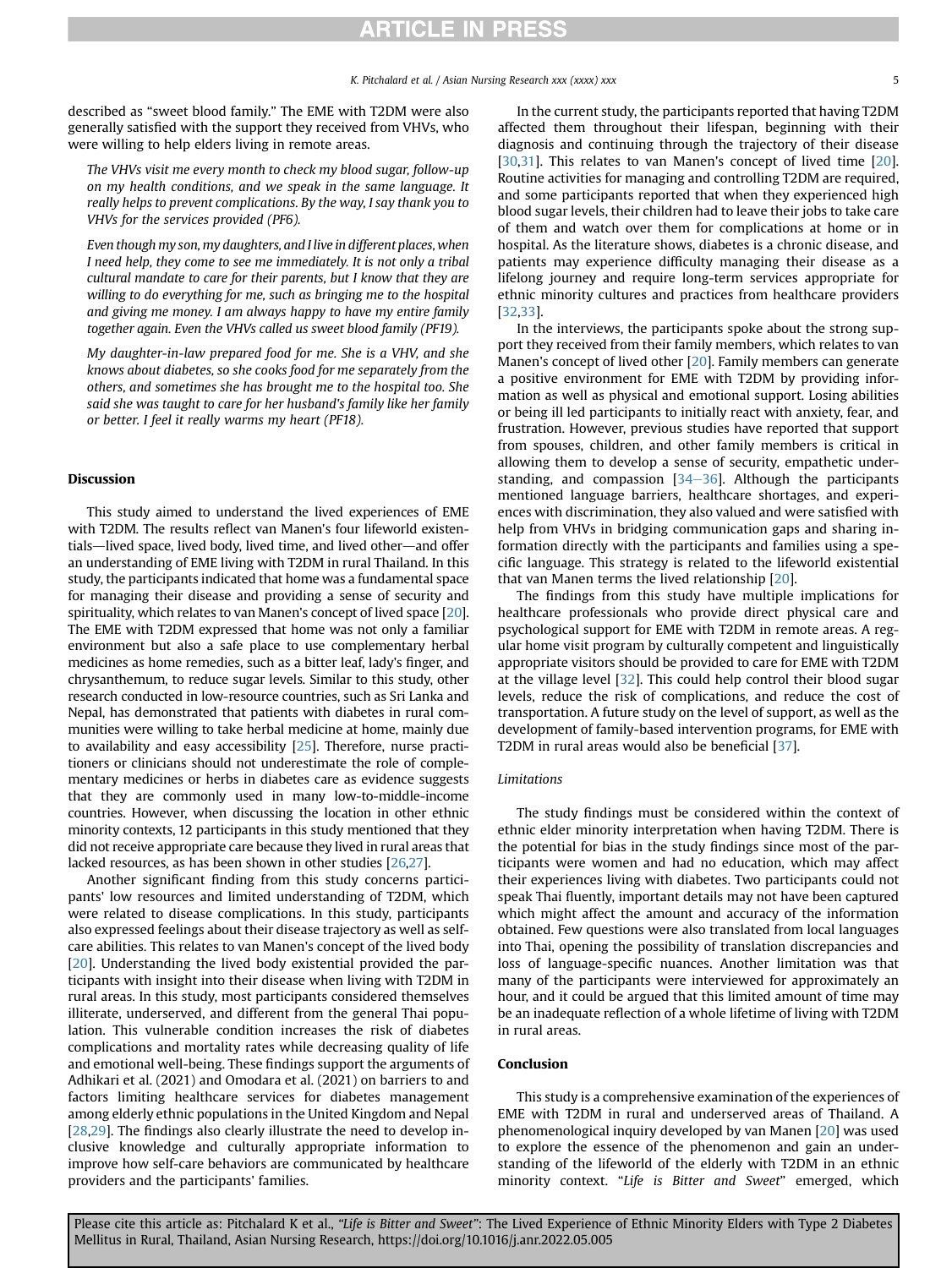6 K. Pitchalard et al. / Asian Nursing Research xxx (xxxx) xxx

highlights how EME with T2DM experience their lives. "Bitter" refers to the difficulties they faced, such as geographical problems, language barriers, and discrimination from healthcare. On the other hand, "Sweet" refers to the feelings they experience when having high blood sugar levels while receiving care from the family members and the community. This study also demonstrates how EME with T2DM seeks support from the healthcare system, which provides recommendations for living with T2DM. It also shows the strategies they use to maintain their everyday lives. Finally, when reading and analyzing the narrative texts, the researchers were somewhat surprised when EME with T2DM explained the strategies they employed when dealing with their complicated situations, such as using herbal medicine and receiving visits by VHVs when living in isolated areas.

### Available of data and materials

All relevant data are within the manuscript and its Supporting Information file. However, these data will be available upon request, by contacting [katemanee.moot@mfu.ac.th.](mailto:katemanee.moot@mfu.ac.th)

### Consent for publication

Not applicable.

### Funding

This study was supported grant from The Center of Excellence for the Hill Tribe Health Research (CEHR), Mae Fah Luang University (Funding No.13/2561).

## Conflict of interest

The authors declared no potential conflicts of interest with respect to the research, authorship, and/or publication of this article.

### Acknowledgments

The authors would like to thank EME with T2DM who participated in this study and we also grateful for all and health care professionals who work in rural area for their assistance to get access and recruit participants.

### <span id="page-5-0"></span>References

- <span id="page-5-1"></span>1. [IDF 2019 International Diabetes Federation \(IDF\). Diabetes atlas. 9th ed.](http://refhub.elsevier.com/S1976-1317(22)00030-5/sref1) Belgium: IDF Brussels: 2019. p. 4-[7](http://refhub.elsevier.com/S1976-1317(22)00030-5/sref1).
- 2. Saeedi P, Petersohn I, Salpea P, Malanda B, Karuranga S, Unwin N, et al. Global and regional diabetes prevalence estimates for 2019 and projections for 2030 and 2045: results from the international diabetes federation diabetes atlas. Diabetes Res Clin Pract. 2019 Nov;157:107843.
- <span id="page-5-2"></span>[https://doi.org/10.1016/j.diabres.2019.107843,](https://doi.org/10.1016/j.diabres.2019.107843) 9th edition.
- <span id="page-5-3"></span>3. Yakaryılmaz FD, Öztürk ZA. Treatment of type 2 diabetes mellitus in the elderly. World J Diabetes. 2017 Jun  $15;8(6):278-85$ . <https://doi.org/10.4239/wjd.v8.i6.278>
- <span id="page-5-4"></span>4. [Kilvert A, Fox C. Diagnosis and management of diabetes in older people. Pract](http://refhub.elsevier.com/S1976-1317(22)00030-5/sref4) [Diabetes. 2017 Jul;34\(6\):195](http://refhub.elsevier.com/S1976-1317(22)00030-5/sref4)-[9](http://refhub.elsevier.com/S1976-1317(22)00030-5/sref4).
- <span id="page-5-5"></span>5. Mordarska K, Godziejewska-Zawada M. Diabetes in the elderly. Prz Menopauzalny. 2017 Jun;16(2):38-43. <https://doi.org/10.5114/pm.2017.68589>
- <span id="page-5-6"></span>6. [Eknithiset R, Samrongthong R, Kumar R. Factors associated with knowledge,](http://refhub.elsevier.com/S1976-1317(22)00030-5/sref6) [perception, and practice toward self-care among elderly patients suffering](http://refhub.elsevier.com/S1976-1317(22)00030-5/sref6) [from type 2 diabetes mellitus in rural Thailand. J Ayub Med Coll Abbottabad.](http://refhub.elsevier.com/S1976-1317(22)00030-5/sref6) 2018 Jan-Mar; 30(1): 107-[10.](http://refhub.elsevier.com/S1976-1317(22)00030-5/sref6)
- 7. Dunachie S, Chamnan P. The double burden of diabetes and global infection in low and middle-income countries. Trans R Soc Trop Med Hyg. 2019 Feb 1;113(2):56-64. <https://doi.org/10.1093/trstmh/try124>
- 8. Hurst CP, Rakkapao N, Hay K. Impact of diabetes self-management, diabetes management self-efficacy and diabetes knowledge on glycemic control in

people with type 2 diabetes (T2D): a multi-center study in Thailand. PLoS One. 2020 Dec 31;15(12):e0244692. <https://doi.org/10.1371/journal.pone.0244692>

- <span id="page-5-7"></span>9. Laowahutanon T, Nakamura H, Tachimori H, Nomura S, Liabsuetrakul T, Lim A, et al. Hospital admission for type 2 diabetes mellitus under the universal coverage scheme in Thailand: a time- and geographical-trend analysis, 2009- 2016. PLoS One. 2021 Jul 1;16(7):e0253434. <https://doi.org/10.1371/journal.pone.0253434>
- 10. Wu H, Eggleston KN, Zhong J, Hu R, Wang C, Xie K, et al. How do type 2 diabetes mellitus (T2DM)-related complications and socioeconomic factors impact direct medical costs? A cross-sectional study in rural Southeast China. BMJ Open. 2018 Nov 1;8(11):e020647. <https://doi.org/10.1136/bmjopen-2017-020647>
- <span id="page-5-8"></span>11. Chomchoei C, Apidechkul T, Keawdounglek V, Wongfu C, Khunthason S, Kullawong N, et al. Prevalence of and factors associated with depression among hill tribe individuals aged 30 years and over in Thailand. Heliyon. 2020 Jun 23;6(6):e04273. <https://doi.org/10.1016/j.heliyon.2020.e04273>
- <span id="page-5-9"></span>12. [Morton MF, Baird IG. From Hill tribes to Indigenous Peoples: the localisation](http://refhub.elsevier.com/S1976-1317(22)00030-5/sref12) [of a global movement in Thailand. J Southeast Asian Stud. 2019 Feb;50\(1\):](http://refhub.elsevier.com/S1976-1317(22)00030-5/sref12)  $-31.$  $-31.$  $-31.$
- <span id="page-5-10"></span>13. Balalavi M, Huang HC, Tsai TF, Su FL, Subeq YM. Applying Taiwanese indigenous health literacy for designing an elders' prevention fall course: a statistical analysis and deep learning approach. J Supercomput. 2021;77:2355-82. [https://doi.org/10.1007/s11227-020-03358-z](https://doi.org/10.1007/s11227-020-<?thyc=10?>03358-z<?thyc?>)
- <span id="page-5-11"></span>14. Apidechkul T. Prevalence and factors associated with type 2 diabetes mellitus and hypertension among the hill tribe elderly populations in northern Thailand. BMC Publ Health. 2018 Jun 5;18(1):694. <https://doi.org/10.1186/s12889-018-5607-2>
- <span id="page-5-12"></span>15. [Tamornpark R, Apidechkul T, Upala P, Inta C. Factors associated with type 2](http://refhub.elsevier.com/S1976-1317(22)00030-5/sref15) [diabetes mellitus among the elderly hill tribe population in Thailand. Southeast](http://refhub.elsevier.com/S1976-1317(22)00030-5/sref15) [Asian J Trop Med Publ Health. 2017 Sep 1;48\(5\):1072](http://refhub.elsevier.com/S1976-1317(22)00030-5/sref15)-[82](http://refhub.elsevier.com/S1976-1317(22)00030-5/sref15).
- 16. Chavasit V, Kriengsinyos W, Photi J, Tontisirin K. Trends of increases in potential risk factors and prevalence rates of diabetes mellitus in Thailand. Eur J Clin Nutr. 2017 Jul;71(7):839–43. <https://doi.org/10.1038/ejcn.2017.52><br>17. Kullawong N, Apidechkul T, Upala P, Tamornpark R, Keawdounglek V.
- Wongfu C, et al. Factors associated with elevated low-density lipoprotein cholesterol levels among hill tribe people aged 30 years and over in Thailand: a cross-sectional study. BMC Publ Health. 2021;21:498. <https://doi.org/10.1186/s12889-021-10577-3>
- 18. Upala P, Apidechkul T, Wongfu C, Khunthason S, Kullawong N, Keawdounglek V, et al. Factors associated with hypertriglyceridemia among the hill tribe people aged 30 years and over, Thailand: a cross-sectional study. BMC Publ Health. 2021 Mar 23;21(1):581. [https://doi.org/10.1186/s12889-021-10632-z](https://doi.org/10.1186/s12889-021-<?thyc=10?>10632-z<?thyc?>)
- <span id="page-5-13"></span>19. Anderson I, Robson B, Connolly M, Al-Yaman F, Bjertness E, King A, et al. Indigenous and tribal peoples' health (the lancet-lowitja institute global collaboration): a population study. Lancet. 2016 Jul 9;388(10040):131-57. [https://doi.org/10.1016/S0140-6736\(16\)00345-7](https://doi.org/10.1016/S0140-6736(16)00345-7)
- <span id="page-5-14"></span>20. [Van Manen M. Researching lived experience: human science for an action](http://refhub.elsevier.com/S1976-1317(22)00030-5/sref20) [sensitive pedagogy. 2nd ed. vols. 39](http://refhub.elsevier.com/S1976-1317(22)00030-5/sref20)–[41. New York: Routledge; 2016. p. 52](http://refhub.elsevier.com/S1976-1317(22)00030-5/sref20)–[4](http://refhub.elsevier.com/S1976-1317(22)00030-5/sref20).
- <span id="page-5-15"></span>21. Kimani KN, Murray SA, Grant L. Spiritual issues of people living and dying with advanced heart failure in Kenya: a qualitative serial interview study. BMJ Glob Health. 2016 Nov 18;1(3):e000077. <https://doi.org/10.1136/bmjgh-2016-000077>
- <span id="page-5-16"></span>22. Errasti-Ibarrondo B, Jordán JA, Díez-Del-Corral MP, Arantzamendi M. van Manen's phenomenology of practice: how can it contribute to nursing? Nurs Inq. 2019 Jan;26(1):e12259. <https://doi.org/10.1111/nin.12259>
- <span id="page-5-17"></span>23. Frechette J, Bitzas V, Kilpatrick K, Aubry M, Lavoie-Tremblay M. A hermeneuticphenomenological study of paediatric intensive care unit nurses' professional identity following hospital redesign: lessons learned for managers. J Nurs Manag. 2020;28(4):872-80. <https://doi.org/10.1111/jonm.13012>
- <span id="page-5-18"></span>24. Lincoln Y, Guba EG. Naturalistic inquiry. Newbury Park, CA: Sage; 1985. p. 298-[327](http://refhub.elsevier.com/S1976-1317(22)00030-5/sref24).
- <span id="page-5-19"></span>25. Abdulrehman MS, Woith W, Jenkins S, Kossman S, Hunter GL. Exploring cultural influences of self-management of diabetes in coastal Kenya: an ethnography. Glob Qual Nurs Res. 2016 Apr 8;3. <https://doi.org/10.1177/2333393616641825>, 2333393616641825.
- <span id="page-5-20"></span>26. Pearson CF, Quinn CC, Loganathan S, Datta AR, Mace BB, Grabowski DC. The forgotten middle: many middle-income seniors will have insufficient resources for housing and health care. Health Aff. 2019 May;38(5). <https://doi.org/10.1377/hlthaff.2018.05233>
- <span id="page-5-21"></span>27. Suurmond J, Rosenmöller DL, El Mesbahi H, Lamkaddem M, Essink-Bot ML. Barriers in access to home care services among ethnic minority and Dutch elderly: a qualitative study. Int J Nurs Stud.  $2016$  Feb; 54:  $23-35$ . <https://doi.org/10.1016/j.ijnurstu.2015.02.014>
- <span id="page-5-22"></span>28. Adhikari M, Devkota HR, Cesuroglu T. Barriers to and facilitators of diabetes self-management practices in Rupandehi, Nepal- multiple stakeholders' perspective. BMC Publ Health. 2021 Jun 29;21(1):1269. <https://doi.org/10.1186/s12889-021-11308-4>
- <span id="page-5-23"></span>29. Omodara DA, Gibson L, Bowpitt G. Exploring the impact of cultural beliefs in the self-management of type 2 diabetes among Black sub-Saharan Africans in the UK - a qualitative study informed by the PEN-3 cultural model. Ethn Health. 2021 Feb;5:1-19. <https://doi.org/10.1080/13557858.2021.1881764>
- <span id="page-5-24"></span>30. Tremblay MC, Bradette-Laplante M, Witteman HO, Dogba MJ, Breault P, Paquette JS, et al. Providing culturally safe care to indigenous people living with diabetes: identifying barriers and enablers from different perspectives. Health Expect. 2021 Apr;24(2):296-306. <https://doi.org/10.1111/hex.13168>